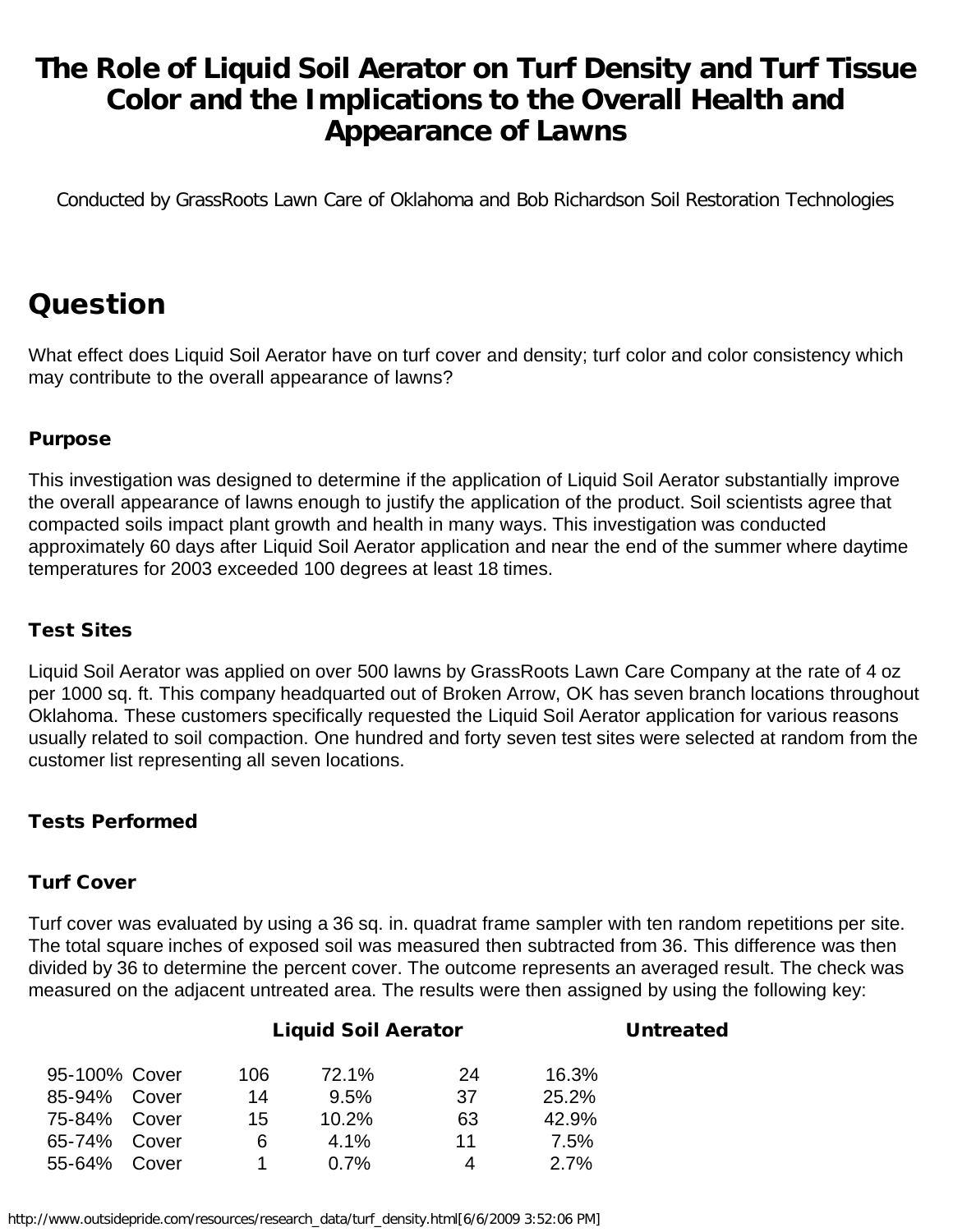| 45-54% Cover | $2.0\%$ | 5 | 3.4% |
|--------------|---------|---|------|
| 35-44% Cover | 0.0%    |   | 1.4% |
| 25-34% Cover | 1.4%    |   | 0.7% |

The Turf Cover investigation supports user claims that Liquid Soil Aerator increases turf cover. The results clearly illustrate the high turf cover percentage following application. As reported 72.1% of the treated lawns had between 95-100% turf cover on their lawn. The check (adjacent lawns) had only 16.3% with 95-100% cover. The average cover for the Liquid Soil Aerator lawns was 93.5%.

#### Turf Shoot Density

Turf shoot density was evaluated by randomly selecting ten repetitions per site. Each site 1.0 sq. in. was measured by counting the total number of shoots. Shoots are the stems that originate from the soil. Only shoots that had blades attached were counted. These ten sites were averaged for the final result. The check was counted on the adjacent untreated area. The results were then applied using the following key:

|    |       |    | <b>Untreated</b>           |  |
|----|-------|----|----------------------------|--|
| 53 | 36.1% | 5  | 3.4%                       |  |
| 58 | 39.5% | 14 | 9.6%                       |  |
| 24 | 16.3% | 38 | 26.0%                      |  |
| 5  | 3.4%  | 54 | 37.0%                      |  |
| 5  | 3.4%  | 21 | 14.4%                      |  |
| 1  | 0.7%  | 9  | 6.2%                       |  |
|    | 0.7%  | 5  | 3.4%                       |  |
|    |       |    | <b>Liquid Soil Aerator</b> |  |

The Turf Shoot Density investigation supports user claims that Liquid Soil Aerator increases turf density. Again the results clearly illustrate the high turf density after Liquid Soil Aerator application. As reported 75.6% of the treated lawns had turf density over 4.4 shoots per in. sq. The untreated lawns had only 13.3% of the lawns over 4.4 shoots per sq. in. This investigation supports the users claims that Liquid Soil Aerator increases turf density.

#### Turf Tissue Color

Turf color was evaluated by using the Munsell® Color Charts for Plant Tissues. This method of color determination provides an exact match of the color of turf tissues. Ten random samples from the treated lawn and ten random samples from adjacent untreated area were matched for color.

The complete Munsell® notation is written: Hue Value/Chroma

Three Classes of Hue:

7.5 GY Dark Green Color

5 GY Medium Green Color

2.5 GY Pale Green to Yellow

The Value notation indicates the degree of lightness or darkness of a color whereas  $0/$  = black and  $10/$  = pure white. The lower the number the more healthy the turf grass.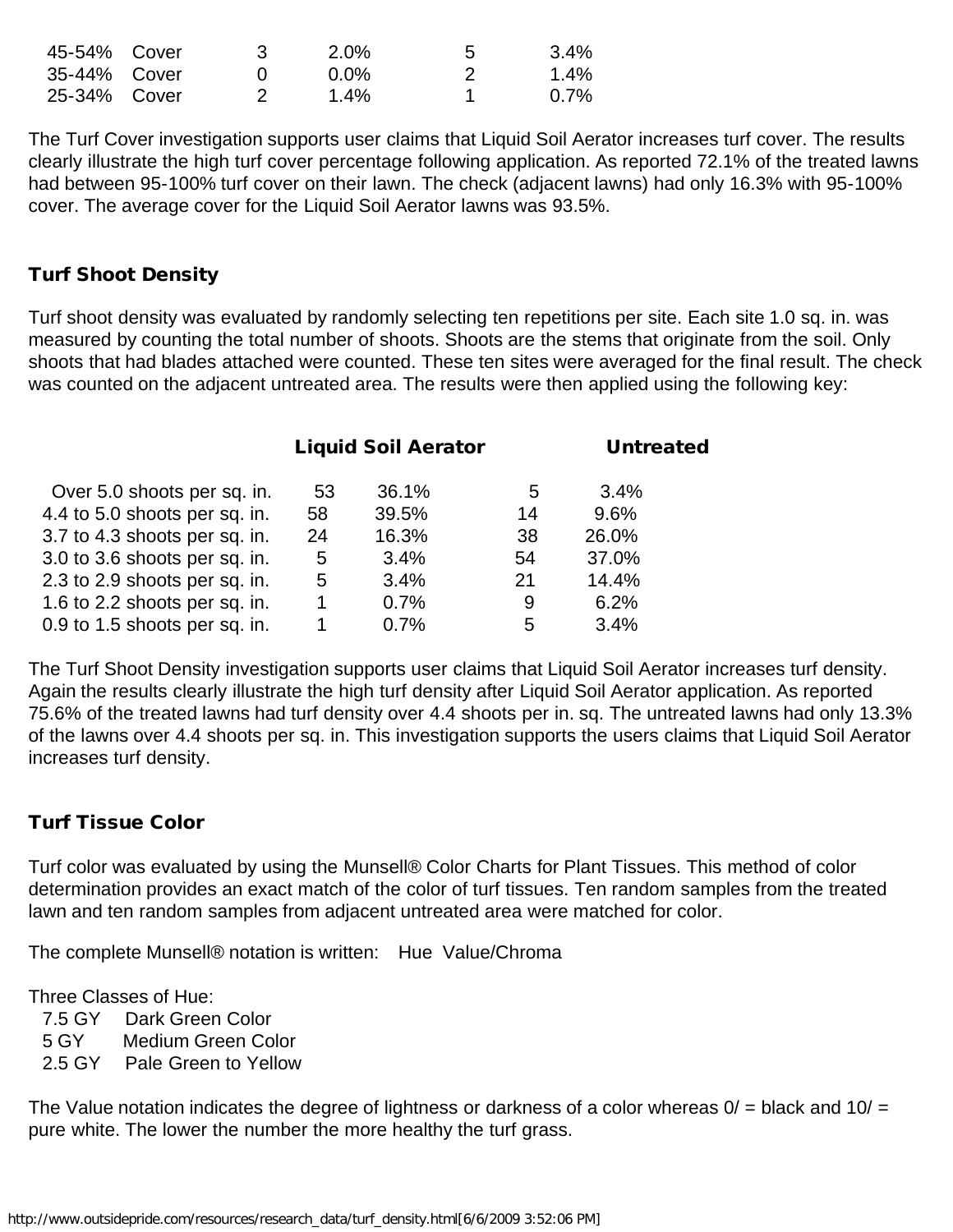The Chroma notation of a color indicates the strength (saturation) or degree of departure of a particular Hue from a neutral gray of the same Value. The Chroma scale extends from /0 for a neutral gray out to /12. The higher the number the more healthy the turf grass.

Healthy plant tissue for Bermuda and Fescue turf grass is indicated in decreasing quality:

| <b>Color</b> |                | <b>Liquid Soil Aerator</b> |    |       | <b>Untreated</b> |
|--------------|----------------|----------------------------|----|-------|------------------|
| 7.5 GY 4/4   | 14             | 93.3%                      | 1  | 6.7%  |                  |
| 7.5 GY 5/6   | $\overline{2}$ | 66.7%                      | 0  | 00.0% |                  |
| 7.5 GY 5/4   | 2              | 100.0%                     | 1  | 33.3% |                  |
| 5 GY 3/4     | 2              | 100.0%                     | 0  | 00.0% |                  |
| 5 GY 4/8     | 39             | 79.6%                      | 10 | 20.4% |                  |
| 5 GY 4/6     | 71             | 62.8%                      | 42 | 37.2% |                  |
| 5 GY 4/4     | 23             | 29.1%                      | 56 | 70.9% |                  |
| 5 GY 5/8     | 7              | 28.0%                      | 18 | 72.0% |                  |
| 5 GY 5/6     | 7              | 35.0%                      | 13 | 65.0% |                  |
| 5 GY 5/4     | 5              | 21.7%                      | 18 | 78.3% |                  |
|              |                |                            |    |       |                  |

Plant tissue stress for Bermuda and Fescue grass is indicated in increasing severity by:

|   | 100.0% |
|---|--------|
|   | 100.0% |
|   | 100.0% |
|   | 100.0% |
|   | 100.0% |
| 5 | 83.3%  |
|   | 100.0% |
|   |        |

The Turf Tissue Color was designed to determine if Liquid Soil Aerator makes lawns greener than untreated lawns. GrassRoots Lawn Care Company was especially concerned about this since they depend on satisfied customers within an extremely competitive market. They strive to have the best yard in the area so as to maintain the excellent reputation they currently have in Oklahoma. The results strongly indicate that Liquid Soil Aerator promotes greener lawns than the untreated lawns. A major reason for doing the investigation late in the summer was to compare Liquid Soil Aerator in the most extreme climate conditions. Major differences in color were noted as shown in the results section. Only one treated yard was in plant stress as compared to 14 untreated lawns. Review the results section again to compare the treated vs. untreated.

#### Turf Color Consistency

Turf color consistency was determined by calculating the areas of color that were significantly less than the sampled Munsell® Color Chart Rating for that particular lawn. These areas generally show up as "hot spots" or areas where severely compacted soils or other factors such as uneven watering or underlying parent material is near the surface. As noted above this investigation occurred at the end of August 2003 following at least 18 days that exceeded 100 degrees F. Oklahoma summers and especially this particular summer are normally dry with few rain events. The lack of adequate rainfall combined with extremely high daytime temperatures will induce severe stress on most lawns, even when irrigated. For this reason, this test includes only treated lawns with Liquid Soil Aerator, because the untreated lawns in most cases had such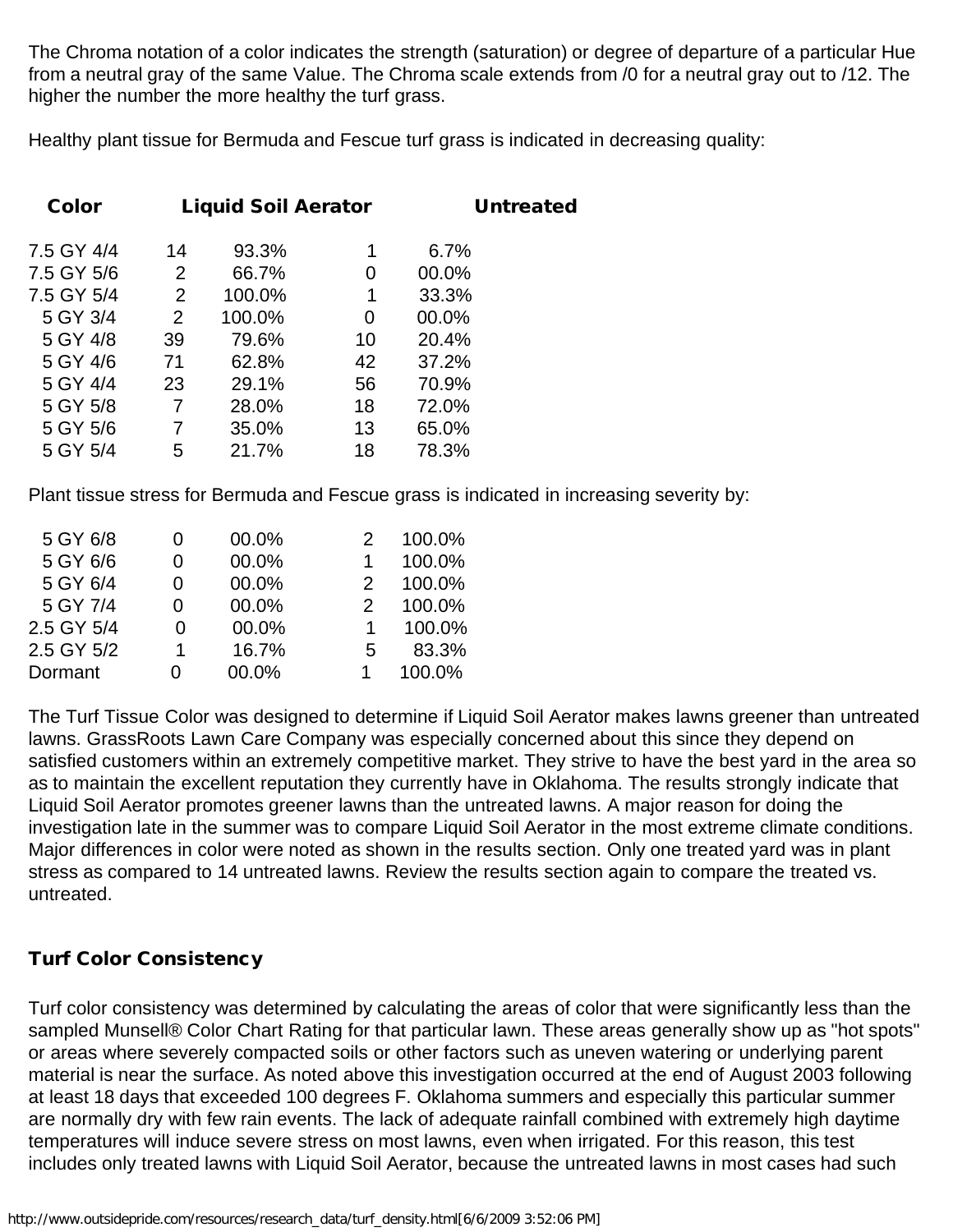severe stress that proper measurement of "hot spots" was very difficult. The sq. ft. of the area (most cases the front lawn) minus the "hot spots" divided by the total area equals the "Turf Color Consistency" for the lawn. (eg front lawn = 1800 sq. ft minus the "hot spot" of 260 sq. ft. divided by 1800 =86% Turf Color Consistency). The values then were placed into the key as follows:

| Lawns | <b>Result</b> |
|-------|---------------|
|       |               |
| 93    | 63.7%         |
| 15    | 10.3%         |
| 20    | 13.7%         |
| 6     | 4.1%          |
| 4     | 2.7%          |
| 7     | 4.8%          |
| 1     | 0.7%          |
|       |               |

Average Turf Color Consistency: 91.1%

The Turf Color Consistency investigation supports user claims that Liquid Soil Aerator maintains consistent color throughout the lawn. This is not suprising in that when soil has been "aerated" many changes occur. Nutrients that were locked up are now released. Atmospheric oxygen and nitrogen diffuse into the soil thus increasing microbial activity converting raw elements into a usable plant food source. Water management improves by the increased pore space with soil that is now less compacted. The results indicate that the average turf color consistency after Liquid Soil Aerator application is 91.1%. Having consistency this high in late August is very encouraging. No evaluation on the untreated lawns was done mainly because the "hot spots" were too numerous and widespread that made precise measurements very difficult. Photos of lawn comparisons help illustrate the difference of treated vs untreated lawns.

#### Qualitative Assesment

A qualitative assessment of the lawns was performed to compare the treated lawns with 20-30 lawns in the surrounding area. The assessments were made by walking through the area and making comparisons of turf cover, density, color, and color consistency. This assessment is crucial for professional lawn care applicators who depends on quality lawns in a competitive market. Ratings were then assigned to the treated lawn as shown below.

| <b>Best Yard</b>     | 62 | 41.9% |
|----------------------|----|-------|
| <b>Tied for Best</b> | 22 | 14.9% |
| <b>Second Best</b>   | 7  | 4.7%  |
| Top 90%              | 16 | 10.8% |
| Top 80%              | 7  | 4.7%  |
| Top 70%              | 7  | 4.7%  |
| Top 50%              | 7  | 4.7%  |
| Total                |    | 86.4% |

This assessment supports the claim by users that the application of Liquid Soil Aerator improves the health and overall appearance of their lawns.

### **Conclusion**